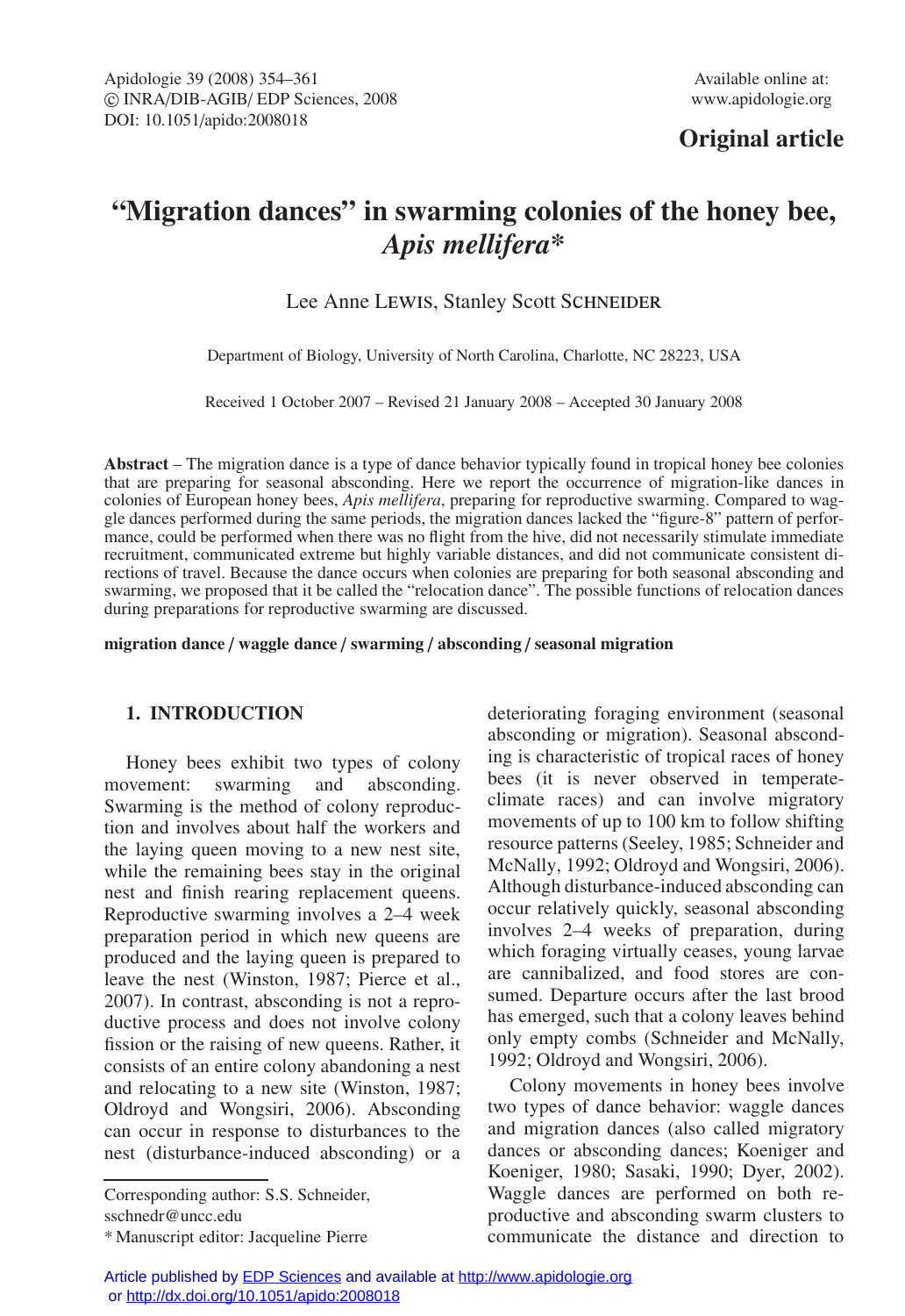potential nest cavities, and are used to select a specific destination during the househunting process (Seeley and Buhrman, 1999; Camazine et al., 1999). In contrast, migration dances are performed in the nest throughout the 2–4 weeks preceding seasonal absconding, and may also occur on swarm clusters that form at intermediate stopping points during the journey (it is unknown if migration dances occur during disturbance-induced absconding; Ratnieks, 1991; Schneider and McNally, 1992; Oldroyd and Wongsiri, 2006). Migration dances are not associated with nest-site selection, but may help determine a general route of colony travel (Dyer, 2002).

Migration dances differ from waggle dances in five main ways. First, and most noticeably, they lack the "figure-8" pattern of waggle dances. After a migration dancer completes a waggle run, she does not circle back around to her starting point, but rather walks forward on the combs before repeating the waggle run (Koeniger and Koeniger, 1980; Sasaki, 1990; Schneider and McNally, 1994). As a result, unlike waggle dances which occur in localized areas of the colony, migration dances are performed while roaming throughout large regions of the nest. Second, migration dancers produce inconsistent lateral movements of the body during the waggle run. Whereas waggle dancers show a fairly constant rate of side-to-side motion during a waggle run, migration dancers change the rate of waggling within a single waggle run, resulting in a halting or "sputtering" appearance. Third, migration dances communicate extreme distances, ranging up to 25–35 km (Sasaki, 1990; Dyer and Seeley, 1994; Schneider and McNally, 1994). In contrast, waggle dances for nest sites typically indicate distances within 1–5 km of the natal nest (Lindauer, 1955; Schneider, 1995; Camazine et al., 1999). Fourth, it is unlikely that migration dancers communicate the location of specific sites. The indication of distance by individual migration dancers is highly inconsistent and consecutive waggle runs by the same bee can communicate distances that vary by as much as 5–10 km (Dyer and Seeley, 1994; Schneider and McNally, 1994). However, migration dances tend to communicate a consistent direction and are often oriented in the general direction that an absconding colony will eventually travel (Schneider, 1990; Schneider and McNally, 1994; Dyer, 2002). Thus, migration dances probably do not indicate particular destinations, but may help to establish a direction of travel. Finally, migration dances often occur when there is little or no flight from the nest, which suggests that they do not stimulate immediate recruitment (Dyer and Seeley, 1994; Schneider and McNally, 1994). Thus, unlike waggle dances, which recruit followers to specific foraging and nest sites, migration dances may help to prepare colonies for seasonal absconding by conveying the message to fly for long, but unspecified distances in a certain direction (Schneider and McNally, 1994; Dyer, 2002).

Migration dances have been reported for the African honey bee subspecies, *A. m. scutellata* (Schneider, 1990; Schneider and McNally, 1994), the Asian honey bee, *A. cerana japonica* (Sasaki, 1990), and the giant tropical honey bee, *A. dorsata* (Koeniger and Koeniger, 1980; Dyer and Seeley, 1994; Oldroyd and Wongsiri, 2006). Indeed, migration dances are considered to be unique to tropical honey bees that undergo seasonal migratory movements (Schneider and McNally, 1994; Oldroyd and Wongsiri, 2006). However, while conducting studies of reproductive swarming in European honey bee colonies, we observed dance behavior that exhibited the characteristics of migration dances. Here we characterize these dances and examine their possible role in the swarming process. Our specific objectives were to describe the frequency of occurrence of migration-like dances during swarming preparations, determine the age of the dancers and their behavior within the nest, and compare the distances and directions communicated by migration dances with those communicated by waggle dancers for food and nest sites.

#### **2. MATERIALS AND METHODS**

#### **2.1. Study colonies**

We investigated dance behavior in four European honey bee colonies (A, B, C and D) on the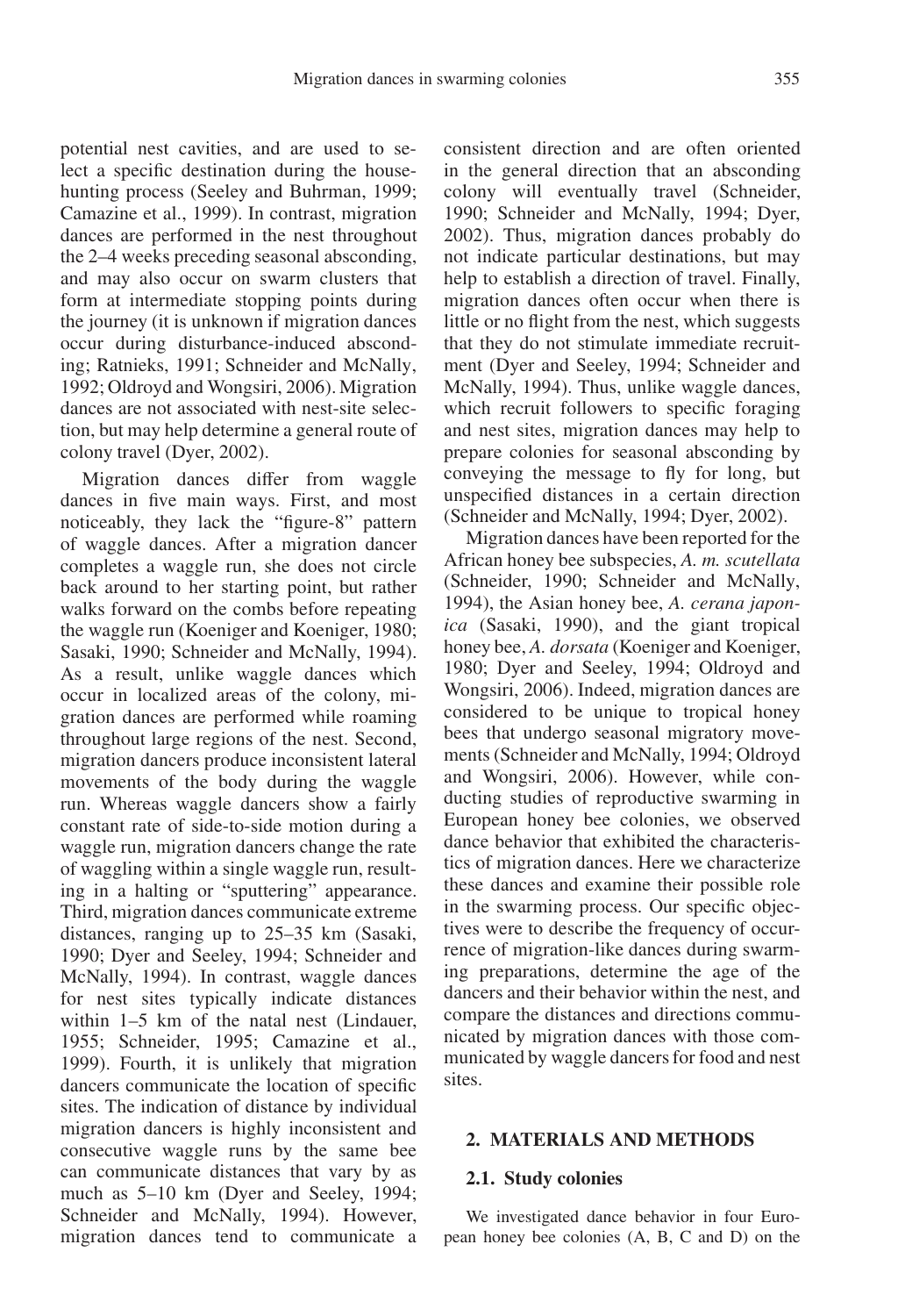campus of the University of North Carolina at Charlotte in 1998 and 1999. The colonies were maintained in four-frame observation hives and allowed to develop and swarm naturally. Each contained a population of known-age bees established by adding 300–500 newly emerged, paint-marked workers every other day over a 4–7 week period preceding swarming. The marked populations were created as part of a larger study of swarming behavior and details of their establishment are given in Lewis and Schneider (2000).

#### **2.2. Monitoring dance behavior**

Observations were initiated when the colonies became crowded, and were then continued for 4– 6 weeks until swarm departure. Each colony was monitored for 30-min periods 5–10 times/d for at least four days each week until swarming occurred. During each 30-min period, we recorded every occurrence of workers performing migrationlike dances. A worker was identified as a possible migration dancer if her dances lacked a figure-8 pattern and she exhibited an inconsistent rate of waggling during a waggle run. To more fully determine that the putative migration dances differed from waggle dances for food and nest sites, we also recorded the behavior of randomly selected, typical waggle dancers that were observed during the same 30-min periods in which migration dancers were monitored.

For each migration dance and waggle dance monitored, we recorded the time of day of performance and the age of the dancer, if she was a paintmarked bee. We compared the ages of migration and waggle dancers using a two-way ANOVA with dance type (migration or waggle) and colony as independent variables.

We also estimated the distance and direction communicated by each dancer. Distance was estimated by using digital stopwatches to record the duration (in seconds) of  $8.9 \pm 0.9$  (mean  $\pm$  SE) consecutive waggle runs, then calculating a mean waggle-run time. The mean waggle-run times were converted into a distance estimate (m) using the regression formula: *distance* = 1339.882 (*waggle-run time*) −773.69, which was generated from data presented by von Frisch (1967; Tab. 13) for waggle-run durations for distances  $\geq$  500 m ( $r^2$  = 0.999).

We estimated the variability in each dancer's indication of distance by calculating the coefficient of variation (CV), in which the standard deviation for the duration of consecutive waggle runs was expressed as a percentage of the mean. We then compared the waggle-run durations and CVs of migration dances and waggle dances within and between colonies using two-way ANOVAs with dance type and colony as independent variables. Prior to analysis, we corrected the coefficients of variation for bias (Sokal and Rohlf, 1995) and log transformed the unbiased CVs to achieve normality. For our statistical analyses of waggle-run durations and CVs, we used only data from bees with characteristic paint marks or other distinguishing features that allowed for individual recognition, to prevent including an individual bee more than once. All mean values are reported as  $\pm$  one SE.

The direction communicated by each dancer was estimated by measuring the orientation of its waggle run with respect to vertical using a protractor. We then added the dance angle to the sun's azimuth at the time of observation using the program available at http://aa.usno.navy.mil/data/docs/AltAz.html. We used statistics for circular distributions (Zar, 2007) to examine the indicated directions. We first calculated for the migration and waggle dancers in each colony the mean angle communicated and the angular deviation. To examine if migration dancers were focused on a particular direction, we used the Rayleigh's test (Zar, 2007) to determine if the pattern of dance angles within each colony differed from a random distribution. We used the Watson-Williams test (Zar, 2007) to compare the dance angles communicated by migration and waggle dancers within each colony. The sequential Bonferroni adjustment was used to determine significance levels for the Rayleigh's and Watson-Williams tests.

After each colony swarmed, we captured the cluster and transferred it to an observation stand, following the methods of Lewis and Schneider (2000) and Pierce et al. (2007). Each swarm was fed a sucrose solution (50% by volume) ad libitum while on the swarm stand to minimize dancing for food sites and ensure that the vast majority of waggle dances communicated the location of nest sites. Each swarm was monitored continuously and every bee observed to perform waggle dances or migration dances was marked with a distinguishing dot of paint. When monitoring the swarms, we recorded only the number of the different dancer types; we did not record the distances and directions communicated.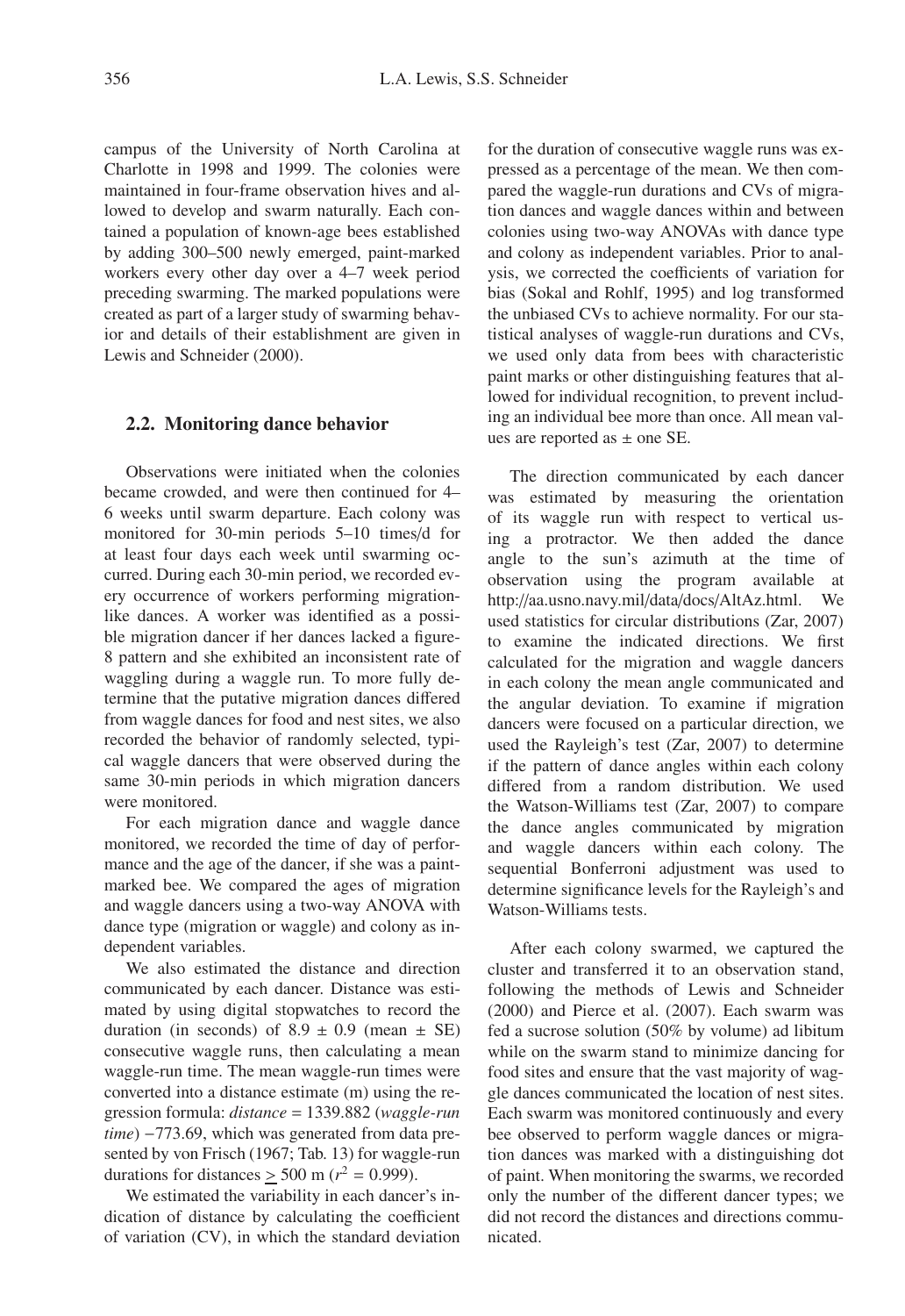**Table I.** Age of dancers and the characteristics of the waggle runs performed by migration dancers and waggle dancers in each of the four swarming colonies examined. Sample sizes indicate the total number of dancers monitored, both marked and unmarked; statistical analyses were restricted to those dancers that were individually distinguishable. No waggle dancers were observed on the days of migration dance performance in Colony D, and none of the migration dancers were of known age. Mean values are reported as  $\pm$  one SE.

| Dancers             | Age    | Waggle-run                               | Distance                                                     |
|---------------------|--------|------------------------------------------|--------------------------------------------------------------|
|                     | (days) | Duration                                 | Communicated                                                 |
|                     |        | (s)                                      | (m)                                                          |
| Colony A            |        |                                          |                                                              |
|                     |        | Migration $19.5 \pm 0.5$ 7.74 $\pm 1.40$ | $9600 \pm 1885$                                              |
| $(n = 4)$           |        |                                          |                                                              |
|                     |        | Waggle $18.8 \pm 0.7$ $2.77 \pm 0.41$    | $2938 \pm 544$                                               |
| $(n = 6)$           |        |                                          |                                                              |
| Colony B            |        |                                          |                                                              |
|                     |        |                                          | Migration $23.1 \pm 0.4$ 11.29 $\pm$ 1.25 14 399 $\pm$ 1678  |
| $(n = 6)$           |        |                                          |                                                              |
|                     |        | Waggle $21.6 \pm 2.8$ $3.32 \pm 0.96$    | $3677 \pm 1291$                                              |
| $(n = 8)$           |        |                                          |                                                              |
| Colony <sub>C</sub> |        |                                          |                                                              |
|                     |        |                                          | Migration $20.0 \pm 1.1$ $10.70 \pm 0.76$ $13\,585 \pm 1017$ |
| $(n = 8)$           |        |                                          |                                                              |
|                     |        | Waggle $22.2 \pm 1.5$ $3.02 \pm 0.47$    | $3264 \pm 631$                                               |
| $(n = 17)$          |        |                                          |                                                              |
| Colony D            |        |                                          |                                                              |
| Migration           |        |                                          | $10.20 \pm 1.75$ 12 889 $\pm$ 2347                           |
| $(n = 7)$           |        |                                          |                                                              |

#### **3. RESULTS**

# **3.1. Frequency and patterns of migration dance performance**

Migration-like dances occurred in all four observation colonies, but only during the two weeks immediately preceding swarming. During these periods, we monitored a total of 25 migration dancers (Tab. I), 15 of which  $(3.8 \pm 0.5/\text{colony})$  were individually distinguishable. We monitored a total of 31 waggle dancers during the same periods (Tab. I), 20 of which  $(5.1 \pm 2.0/\text{colony})$  were individually recognizable. The mean age of the two dancer types did not differ  $(F<sub>1,26</sub> = 0.20)$ ;  $P = 0.565$ ) and this trend was similar among colonies ( $F_{2,26} = 0.19$ ;  $P = 0.831$ ).

Migration dances were observed throughout the day and most occurred during periods of strong flight activity. However, migration dances could also occur when there was little or no flight from the colonies. For example, all migration dances observed in colony D occurred between 0730 and 0900 h on two separate days of cool rainy weather, during which there was no flight from the hive and no waggle dances were observed (Tab. I). In contrast, all waggle dances monitored occurred during periods of intense flight activity from the observation hives.

Migration dancers typically danced for extended periods of time while roaming over all combs in the colony. They often performed waggle runs continuously throughout a 30 min observation period without leaving the hive, and two of the marked migration dancers danced continuously during 2–3 consecutive 30-min periods. Workers attended to the migration dances throughout the period of performance, although we did not determine the amount of time individual bees followed the dancers. In comparison, waggle dancers typically danced for less than 5 min before leaving the hive and largely confined their activity to the lower comb of the nest.

# **3.2. Distance and direction communicated by migration and waggle dancers**

The mean duration of waggle runs for bees identified as possible migration dancers  $(10.42 \pm 1.13 \text{ s})$  was almost four times longer than the  $2.88 \pm 0.32$  s observed for waggle dancers  $(F_{1,28} = 39.12; P < 0.0001)$ . There was no dance type by colony interaction  $(F_{3,28} = 1.24; P = 0.304;$  Tab. I), indicating that the differences in dance times were similar among colonies. The mean waggle-run durations corresponded to distances of 13 197  $\pm$ 867 m and  $3083 \pm 430$  m, respectively (Tab. I). Eight of the migration dancers communicated distances greater than 16 km and two indicated distances of 22–29 km.

Compared to waggle dances, migration dances exhibited much greater variability (and by inference, much less precision) in the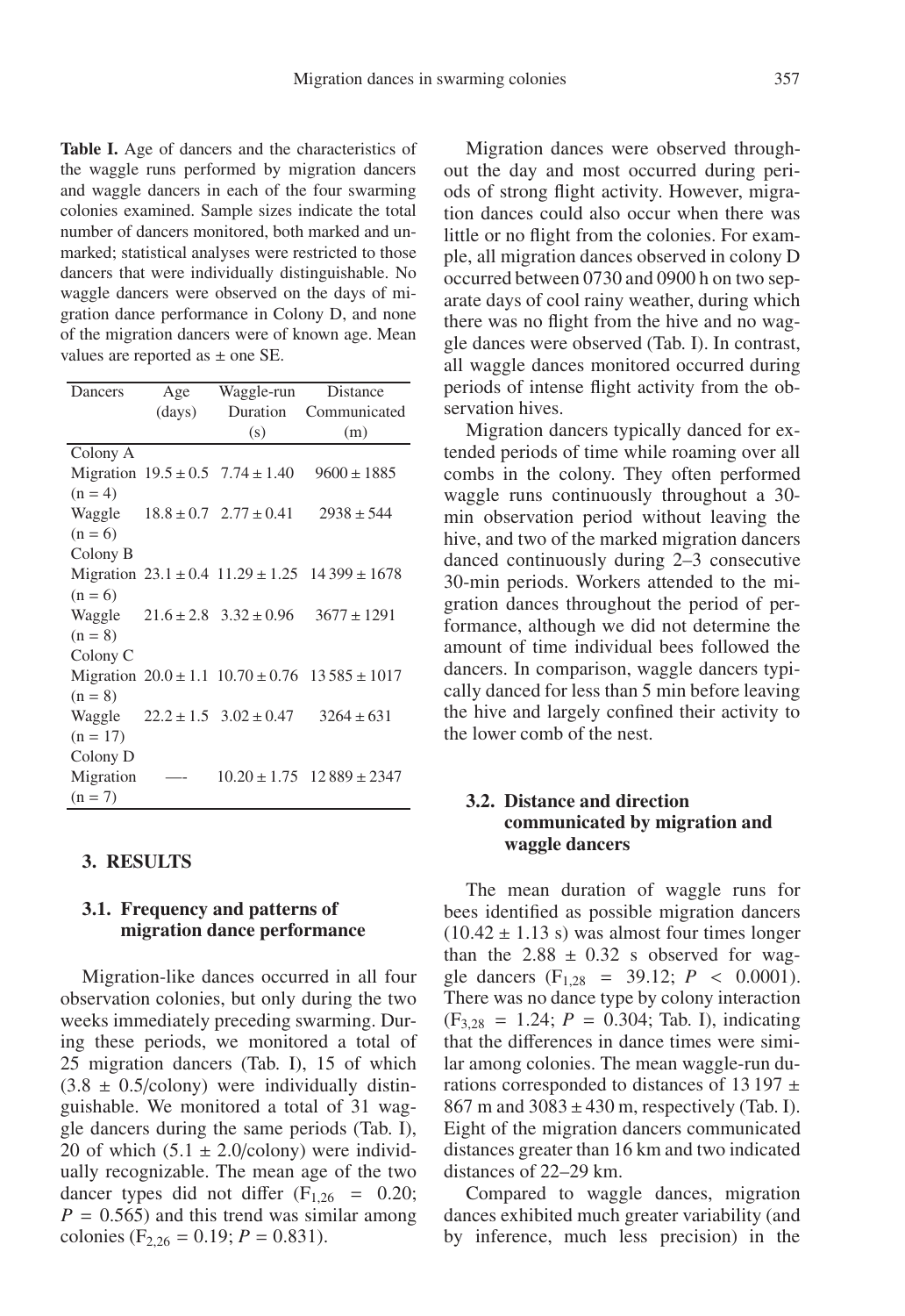

**Figure 1.** Mean ± SE Coefficients of Variation for the duration of consecutive waggle runs performed by individual migration and waggle dancers in the study colonies. Migration dances in colony D were observed during two days of cold rainy weather, during which there was no waggle dance activity.

distances communicated by the consecutive waggle runs performed by the same bee. The mean CV for the waggle-run durations of migration dances  $(31.9 \pm 4.38)$  was five times greater than the  $5.74 \pm 0.59$  calculated for the waggle dancers (F<sub>1,28</sub> = 70.11;  $P < 0.0001$ ; Fig. 1), and this trend was exhibited similarly among colonies ( $F_{3,28} = 0.23$ ;  $P = 0.794$ ). All of the migration dancers communicated distances in consecutive waggle runs that varied by at least 2800 m. Furthermore, 66% had consecutive indications of distance that varied by 5–15 km, and 12.5% communicated distances that varied by 20–36 km. In contrast, the consecutive indications of distance by the waggle dancers varied at most by only 60–300 m.

The degree to which migration dances were focused on particular directions varied among colonies. The directions communicated by migration dancers were randomly distributed in colony A (Rayleigh's Test:  $R = 2.89$ ;  $P >$ 0.05) and colony B (R = 1.94; *P* > 0.05) (Fig. 2). In contrast, the dance angles for migration dances differed from a random distribution in colony C ( $R = 8.66$ ;  $P < 0.05$ ) and colony D ( $R = 5.98$ ;  $P < 0.05$ ) (Fig. 2). However, the distribution of directions indicated by migration dancers was similar to that of waggle dancers in colony A (Watson-Wilson test:  $F_{1,9} = 3.85$ ; P > 0.05), colony B ( $F_{1,16} = 4.40$ ;  $P > 0.05$ ), and colony C (F<sub>1,23</sub> = 7.56; *P* > 0.05 at adjusted alpha level) (Fig. 2; no waggle dances were observed in colony D on the days migration dances were monitored). Thus, migration dances did not consistently indicate particular directions and the directions com-



**Figure 2.** The directions communicated by the individual migration dancers (closed circles) and waggle dancers (open circles) in each of the four swarming colonies monitored. Closed arrows indicate the mean directions communicated by migration dancers; open arrows indicate the mean directions communicated by waggle dancers. No waggle dancers were observed in colony D during the periods in which migration dances occurred.

municated were as variable as those indicated for scattered food sites.

# **3.3. Migration dances performed on swarm clusters**

Migration dancers were observed on three of the four swarm clusters, although their occurrence was rare. We observed one migration dancer on the swarm that issued from colony A, two on the swarm from colony B, and one on swarm D. In contrast, we observed  $442 \pm 72$ different nest-site dancers on each swarm.

## **4. DISCUSSION**

We observed dances exhibiting the features of migration dances during preparations for reproductive swarming in all four of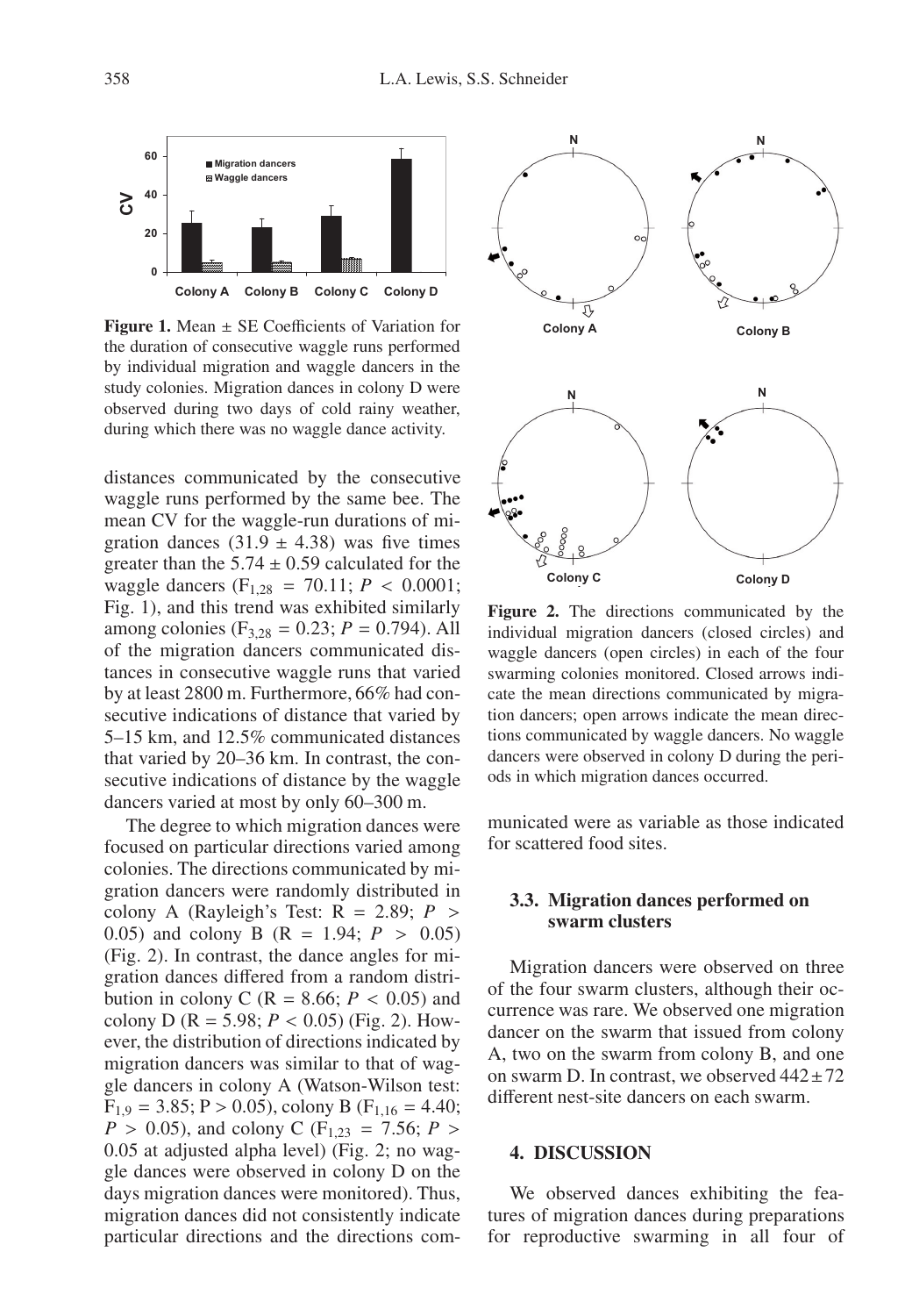the colonies monitored. The dances were never observed earlier than two weeks before swarming, even though each colony was monitored for 4–7 weeks before swarm departure. Furthermore, over the years we have monitored many other observation colonies that were not preparing for reproductive swarming, and migration dances have never been observed. In combination, these observations suggest that the migration-like dances we describe here occur only during the swarmingpreparation period. Although the occurrence of migration dances in swarming colonies has been previously suggested (Schneider and Lewis, 2003), our study is the first to characterize these dances for European honey bees, and for any honey bee race in association with reproductive swarming.

The migration dances differed from waggle dances observed during the swarming periods and exhibited many of the same characteristics previously described for tropical honey bees undergoing seasonal absconding: (1) they lacked the typical figure-8 pattern of waggle dances, (2) they were performed for extended periods of time throughout large areas of the nest, (3) they could occur when there was little or no flight from the colonies, and (4) they communicated extreme but highly variable distances (Sasaki, 1990; Schneider and McNally, 1994; Dyer and Seeley, 1994). This type of dance behavior is therefore not restricted to seasonal absconding in tropical honey bees. Both reproductive swarming and seasonal, migratory absconding involve longterm preparations to ready a colony for relocating to a new site (Schneider, 1990; Oldroyd and Wongsiri, 2006; Pierce et al., 2007). Because migration-like dances can occur during the preparation periods for both types of colony movement, we propose that the dances be referred to as "relocation dances".

The number of relocation dancers observed in the present study (4–8 per colony) was quite low, and considerably less than the 20–75 migration dancers reported for colonies of *A. m. scutellata* preparing for seasonal absconding (Schneider and McNally, 1994). We do not know what effect (if any) this small number of dancers may have on the swarming process. However, relocation dancers performed the signal for extended periods throughout the nest and were potentially contacted by large proportions of the worker population. This, in turn, could have influenced swarming preparations in our European colonies in at least two ways.

First, the dances could have helped to determine a route of travel. Schneider and McNally (1994) observed that during seasonal absconding in *A. m. scutellata*, migration dances were oriented in the direction that a colony flew after it abandoned the nest. We did not determine the direction of travel for our swarms and thus we can not fully evaluate this possible function. However, relocation dances were not consistently focused on particular directions in all swarming colonies, and the directions indicated were as variable as those communicated for food sites. Furthermore, reproductive swarms initially cluster in vegetation near the original colony and then travel only a few kilometers to a pre-selected nest site, the location of which is communicated by waggle dances (Schneider, 1995; Camazine et al., 1999; Visscher, 2007). It seems unlikely that swarms would need an additional dance behavior to establish a direction of movement to either the initial clustering site or the new nest site. Thus, while relocation dances may help determine a route of travel during seasonal migratory movements, it is questionable whether they play the same role during reproductive swarming in *Apis mellifera*.

Second, relocation dances may help to prepare workers to abandon the natal nest. Three lines of evidence are consistent with this hypothesis. First, it is unlikely that relocation dancers communicate specific sites to which a swarm will move. The distances indicated by relocation dancers are well beyond those normally traveled by reproductive swarms (Lindauer, 1955; Schneider, 1995; Camazine et al., 1999) and the consecutive waggle runs by individual dancers communicate highly variable distances. Second, relocation dances may not always generate immediate recruitment, and indeed their performance may not necessarily require that the dancers visit sites away from the nest. All of the relocation dancers in colony D were observed in the morning hours during periods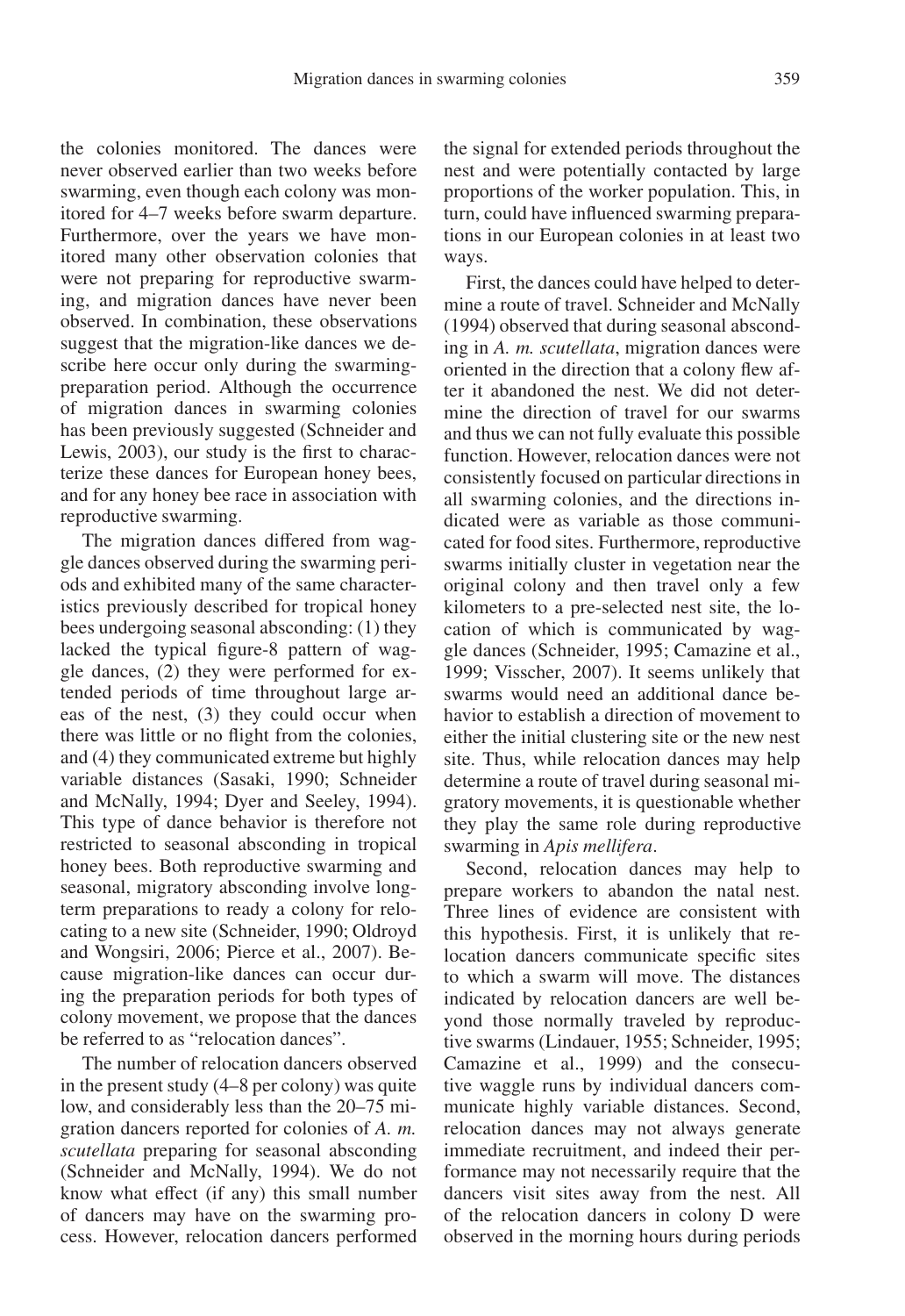of cool, rainy weather that prohibited flight from the hive. These dancers were either communicating sites they had visited on previous days or were performing their dances independently of any resource in the external environment. Furthermore, no dance followers left the hive during the observation periods. Third, although relocation dances were occasionally observed on three of our four swarm clusters, the majority of the dances were restricted to the swarm-preparation periods inside the natal nests. Taken together, these observations suggest that relocation dances did not trigger immediate recruitment to specific locations. Rather, they may have operated to gradually prepare colonies for mass movement by conveying the message "prepare to relocate" or "prepare to abandon the nest". Relocation dances may therefore be a component of the suite of signals and cues that mediate swarm departure from the natal nest (Pierce et al., 2007; Visscher, 2007).

Alternatively, relocation dances during reproductive swarming may be a non-functional, behavioral remnant associated with the evolution of European honey bee races. *A. mellifera* may have originated in the Middle East and Africa and then spread throughout Europe, where it gave rise to numerous subspecies adapted to temperate climates (Whitfield et al., 2006; Oldroyd and Wongsiri, 2006). Seasonal absconding, which allows colonies to following shifting resource patterns in tropical environments, is non-adaptive in temperate climates where winter survival requires remaining in a nest and amassing large food reserves (Seeley, 1985; McNally and Schneider, 1992). European races may therefore have by-and-large lost the migration dance, although a similar behavior might still occur at low (perhaps non-functional) levels during colony movements associated with swarming. At present, too little is known about the relocation dance to form conclusions about its origin or function during reproductive swarming. Nevertheless, the behavior may provide an avenue for investigating the evolution of dance communication within the genus *Apis*, as well as a means for exploring how colonies form the collective decisions that regulate mass movement.

### **ACKNOWLEDGEMENTS**

We thank F. C. Dyer and two anonymous reviewers for valuable comments on the manuscript. We give special thanks to Sherry Collins for her help with constructing Figure 2. The work was supported by a Senior Faculty Research Support Grant from the University of North Carolina at Charlotte awarded to S. S. Schneider.

**Les "danses de migration" dans les colonies essaimantes d'***Apis mellifera.*

*Apis mellifera* / **danse frétillante** / **essaimage** / **désertion** / **migration saisonnière**

**Zusammenfassung** – **Umzugstänze in schwärmenden Honigbienenvölkern,** *Apis mellifera***.** Der Wandertanz ist ein Tanzverhalten, das im Zusammenhang mit saisonalen Wanderschwärmen bei tropischen Bienenrassen auftritt. Wandertänze unterscheiden sich von Schwänzeltänzen durch das Fehlen des Achterlaufes und durch das Anzeigen extremer und variabler Entfernungen, hierdurch zeigen sie keine spezifischen Orte an. Eher könnten sie helfen die generelle Richtung festzulegen, in die die Kolonie letztendlich abfliegt. Bisher war angenommen worden, dass Wandertänze auf tropische Bienenrassen beschränkt sind die saisonale Wanderungen durchführen. Hier beschreiben wir dem Wandertanz ähnliche Tänze bei europäischen Honigbienen während der Vorbereitung auf das reproduktive Schwärmen.

Wir überwachten vier Beobachtungsvölker mit europäischen Bienen während der 4–7 dem natürlichen Schwärmen vorhergehenden Wochen. In jedem dieser Völker beobachteten wir 4 bis 8 Wandertänze (Tab. I). Alle Tänze traten ausschließlich innerhalb der 2 Wochen unmittelbar vor dem Schwärmen und gelegentlich auf der Oberfläche der Schwarmtrauben auf. Die Wandertänzerinnen unterschieden sich im Alter nicht von den im gleichen Zeitraum beobachteten Schwänzeltänzerinnen (*P* = 0,565; Tab. I). Wandertänze traten über den ganzen Tag hinweg auf und wurden von den gleichen Bienen über einen Zeitraum von 30 Minuten und mehr durchgeführt.

Die mittlere Dauer der Schwänzelläufe war bei den Wandertänzen mit 10,42 ± 1,13 s annähernd vier mal so lang wie bei den zur gleichen Zeit beobachteten Schwänzeltänzen  $(2,88 \pm 0,32 \text{ s}; P < 0,0001;$ Tab. I). Die Schwänzellaufdauer korrespondierte mit Entfernungen von 13197  $\pm 867$  m beziehungsweise  $3083 \pm 430$  m (Tab. I). Der mittlere Varianzkoeffizient der Wandertänze (31.9  $\pm$  4.38) war fünffach größer als der der Schwänzeltänze (5,74 ± 0,59; *P* < 0,0001; Abb. 1). Dies deutet darauf hin, dass die Entfernungsanzeige der Schwänzelläufe in aufeinander folgenden Wandertänzen viel variabler